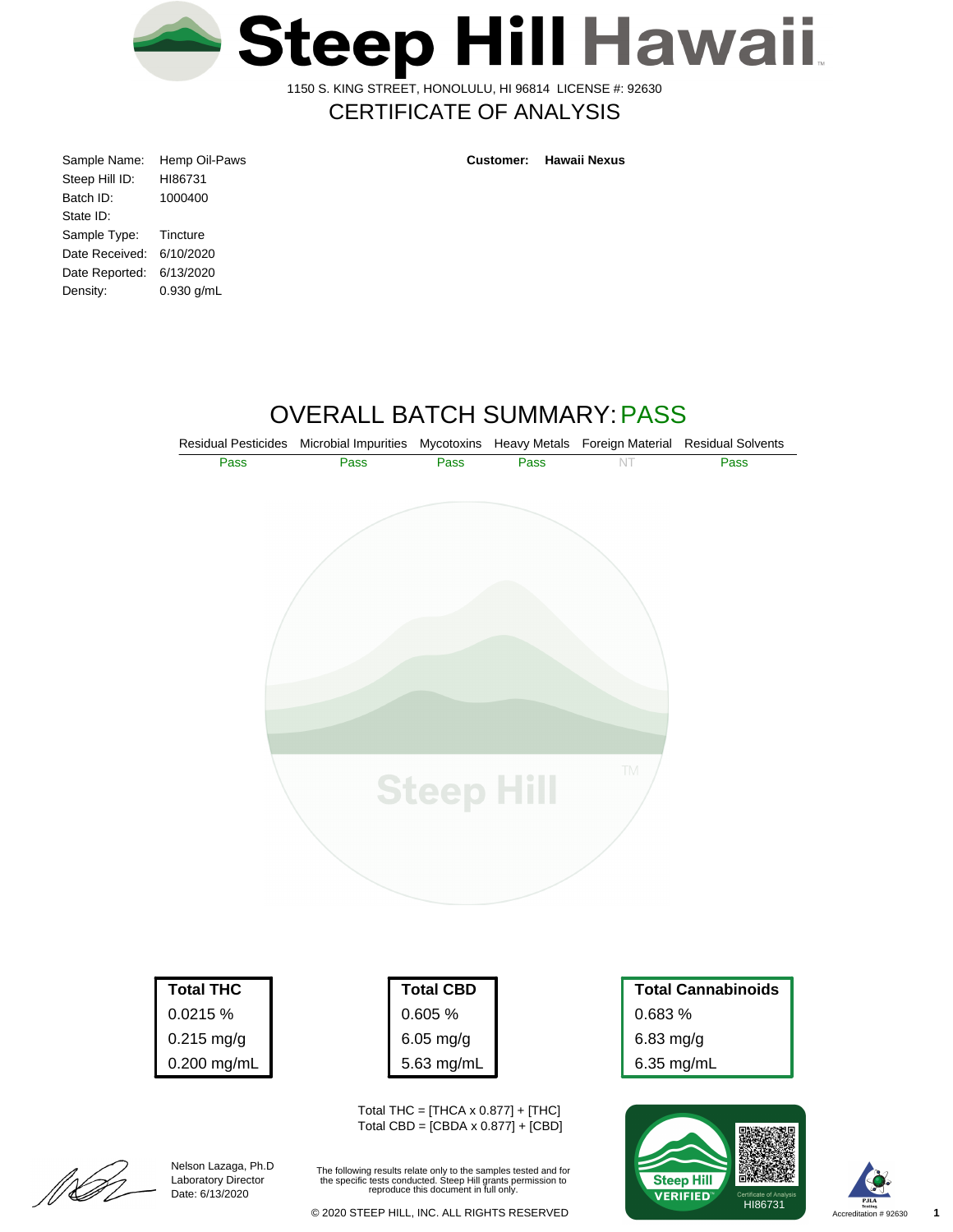

1150 S. KING STREET, HONOLULU, HI 96814 LICENSE #: 92630

## CERTIFICATE OF ANALYSIS

#### **Terpenoid Results NT**

Standard terpene analysis utilizing Liquid Chromatography – Mass Spectrometry (LC-MS; HI-SOP-024)

| Analyte             | %  | mg/g | mg/mL | LOD mg/g | LOQ mg/g |
|---------------------|----|------|-------|----------|----------|
| $\alpha$ -Bisabolol | NT | NT   | NT    | NT       | NT       |
| Camphene            | NT | NT   | NT    | NT       | NT       |
| 3-Carene            | NT | NT   | NT    | NT       | NT       |
| Caryophyllene Oxide | NT | NT   | NT    | NT       | NT       |
| β-Caryophyllene     | NT | NT   | NT    | NT       | NT       |
| Eucalyptol          | NT | NT   | NT    | NT       | NT       |
| Geraniol            | NT | NT   | NT    | NT       | NT       |
| Guaiol              | NT | NT   | NT    | NT       | NT       |
| Humulene            | NT | NT   | NT    | NT       | NT       |
| p-Isopropyltoluene  | NT | NT   | NT    | NT       | NT       |
| Isopulegol          | NT | NT   | NT    | NT       | NT       |
| Limonene            | NT | NT   | NT    | NT       | NT       |
| Linalool            | NT | NT   | NT    | NT       | NT       |
| <b>B-Myrcene</b>    | NT | NT   | NT    | NT       | NT       |
| Nerolidol           | NT | NT   | NT    | NT       | NT       |
| Ocimene             | NT | NT   | NT    | NT       | NT       |
| $\alpha$ -Pinene    | NT | NT   | NT    | NT       | NT       |
| <b>B-Pinene</b>     | NT | NT   | NT    | NT       | NT       |
| $\alpha$ -Terpinene | NT | NT   | NT    | NT       | NT       |
| $\gamma$ -Terpinene | NT | NT   | NT    | NT       | NT       |
| Terpinolene         | NT | NT   | NT    | NT       | NT       |
| Total               | NT | NT   | NT    | NT       | NT       |

| Micropiological screening utilizing PathogenDx and TEMPO<br>(HI-SOP-008 + HI-SOP-007) - Limit units: CFU/g |           |           |           |                        |  |  |  |  |
|------------------------------------------------------------------------------------------------------------|-----------|-----------|-----------|------------------------|--|--|--|--|
| Analyte                                                                                                    | Pass/Fail | Result    | Limit     | LOQ                    |  |  |  |  |
| Aspergillus flavus                                                                                         | Pass      | ND        | ND.       | Not Detected in 1 gram |  |  |  |  |
| Aspergillus fumigatus                                                                                      | Pass      | <b>ND</b> | <b>ND</b> | Not Detected in 1 gram |  |  |  |  |
| Aspergillus niger                                                                                          | Pass      | <b>ND</b> | ND.       | Not Detected in 1 gram |  |  |  |  |
| Salmonella                                                                                                 | Pass      | <b>ND</b> | ND.       | Not Detected in 1 gram |  |  |  |  |
| Aerobic                                                                                                    | Pass      | <100      | 10000     | 1 CFU/g                |  |  |  |  |
| Coliform                                                                                                   | Pass      | <100      | 100       | 1 CFU/g                |  |  |  |  |
| Enterobacteria                                                                                             | Pass      | < 100     | 100       | 1 CFU/g                |  |  |  |  |
| General E. coli                                                                                            | Pass      | ا>        | ND.       | 1 CFU/g                |  |  |  |  |
| Yeast & Mold                                                                                               | Pass      | < 100     | 1000      | 1 CFU/g                |  |  |  |  |

Microbiological screening utilizing PathogenDx and TEMPO

**Microbial Impurities Results Pass 6/13/2020**

**Moisture Results NT**

Moisture content analysis utilizing Moisture Balance (MB; HI-SOP-033) - **Limit units: %**

| Analyte | Pass/Fail % Limit |  |
|---------|-------------------|--|
|         |                   |  |

| Moisture | NT NT |  |
|----------|-------|--|
|          |       |  |

#### **Foreign Material Results NT**

Foreign material analysis utilizing visual inspection with 10x magnification (HI-SOP-016)

| Analyte           | Pass/Fail |
|-------------------|-----------|
| Visual Inspection | N1        |

### **Cannabinoid Results 6/12/2020**

Standard potency analysis utilizing Ultra High Performance Liquid Chromatography (UHPLC; HI-SOP-024)

| Analyte      | %       | mg/g   | mg/mL     | $LOD$ mg/g | $LOQ$ mg/g |
|--------------|---------|--------|-----------|------------|------------|
| <b>CBC</b>   | NT      | NT     | NT        | NT         | NT         |
| <b>CBD</b>   | 0.261   | 2.61   | 2.43      | 0.0368     | 0.0386     |
| <b>CBDA</b>  | 0.393   | 3.93   | 3.65      | 0.0368     | 0.0662     |
| <b>CBDV</b>  | NT      | NT     | NT        | NT.        | NT         |
| <b>CBDVA</b> | NT      | NT     | NT        | NT         | NT.        |
| <b>CBG</b>   | 0.00734 | 0.0734 | 0.0683    | 0.0368     | 0.0423     |
| <b>CBGA</b>  | NT      | NT     | NT        | NT         | NT.        |
| <b>CBN</b>   | ND      | ND.    | <b>ND</b> | 0.0368     | 0.0368     |
| <b>THC</b>   | 0.0215  | 0.215  | 0.200     | 0.0368     | 0.0368     |
| delta-8-THC  | NT      | NT     | NT        | NT         | NT.        |
| <b>THCA</b>  | ND      | ND     | <b>ND</b> | 0.0368     | 0.0846     |
| <b>THCV</b>  | NT      | NT     | NT        | NT         | NT.        |
| <b>THCVA</b> | NT      | NT     | NT        | NT.        | NT.        |
| Total        | 0.683   | 6.83   | 6.35      |            |            |

ND: Not Detected NT: Not Tested LOQ: Limit of Quantitation LOD: Limit of Detection





[[**] LI** 

Nelson Lazaga, Ph.D Laboratory Director Date: 6/13/2020

The following results relate only to the samples tested and for the specific tests conducted. Steep Hill grants permission to reproduce this document in full only.